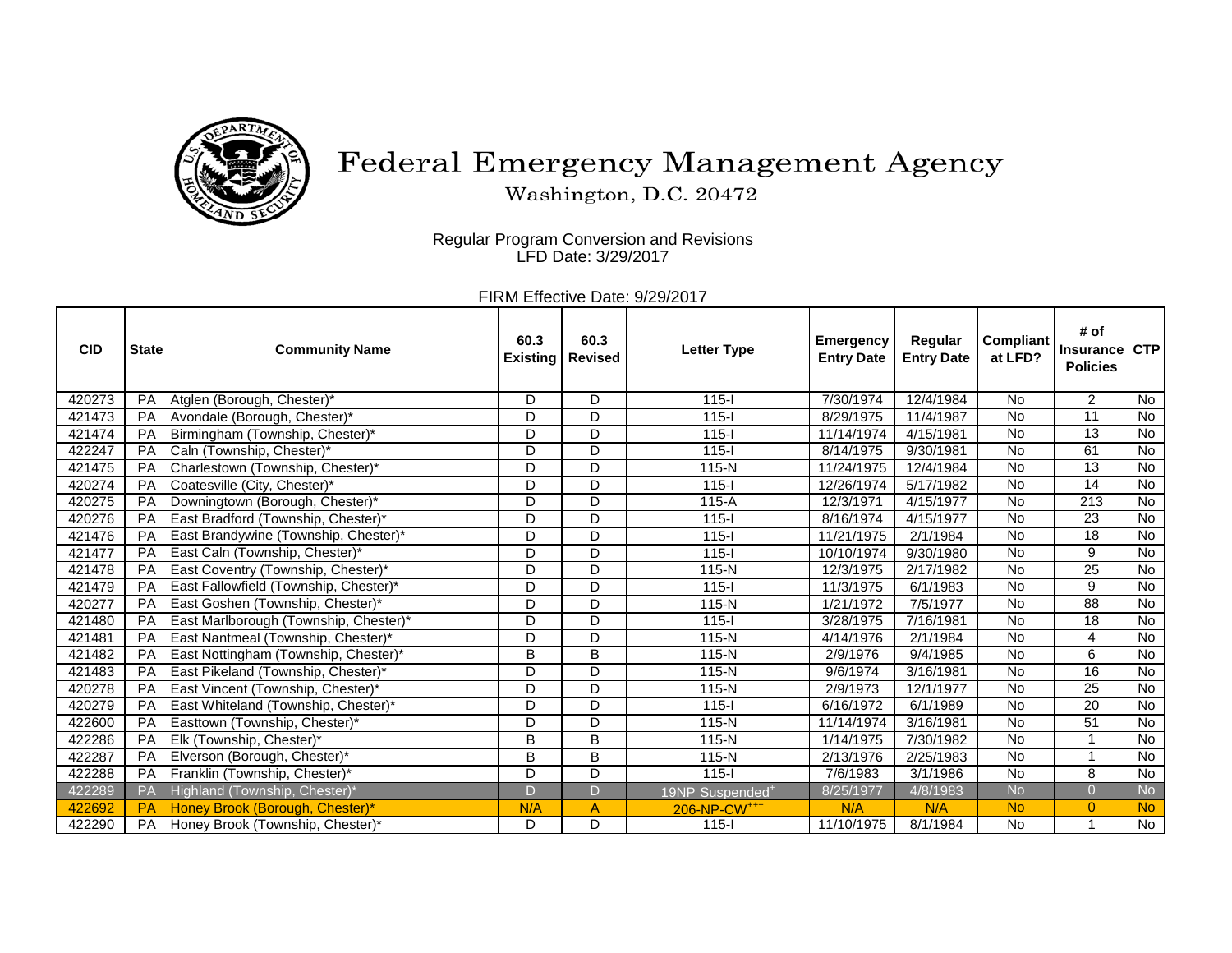| <b>CID</b> | <b>State</b> | <b>Community Name</b>                 | 60.3<br><b>Existing</b> | 60.3<br><b>Revised</b>  | <b>Letter Type</b> | <b>Emergency</b><br><b>Entry Date</b> | Regular<br><b>Entry Date</b> | <b>Compliant</b><br>at LFD? | # of<br><b>Insurance</b><br><b>Policies</b> | <b>CTP</b>     |
|------------|--------------|---------------------------------------|-------------------------|-------------------------|--------------------|---------------------------------------|------------------------------|-----------------------------|---------------------------------------------|----------------|
| 422586     | PA           | Kennett (Township, Chester)*          | D                       | D                       | $115 -$            | 12/8/1975                             | 6/1/1984                     | <b>No</b>                   | 30                                          | <b>No</b>      |
| 420280     | PA           | Kennett Square (Borough, Chester)*    | D                       | $\overline{D}$          | $115 -$            | 4/21/1975                             | 7/16/1981                    | No                          | 10                                          | No             |
| 422273     | PA           | London Britain (Township, Chester)*   | B                       | B                       | 115-N              | 2/5/1975                              | 12/31/1982                   | No                          | $\overline{7}$                              | No             |
| 422274     | <b>PA</b>    | London Grove (Township, Chester)*     | D                       | D                       | $115-I$            | 10/17/1974                            | 2/11/1983                    | No                          | 19                                          | No             |
| 421484     | PA           | Londonderry (Township, Chester)*      | D                       | $\overline{D}$          | $115 -$            | 12/12/1974                            | 9/24/1984                    | <b>No</b>                   | $\overline{2}$                              | No             |
| 421485     | PA           | Lower Oxford (Township, Chester)*     | В                       | B                       | $115 -$            | 9/30/1975                             | 10/15/1985                   | <b>No</b>                   | $\mathbf{1}$                                | $\overline{N}$ |
| 420281     | PA           | Malvern (Borough, Chester)*           | B                       | B                       | $115-N$            | 6/20/1974                             | 1/16/1981                    | <b>No</b>                   | 9                                           | $\overline{N}$ |
| 420282     | PA           | Modena (Borough, Chester)*            | $\overline{\mathsf{D}}$ | $\overline{\mathsf{D}}$ | $115 -$            | 10/10/1974                            | 11/19/1987                   | <b>No</b>                   | 18                                          | $\overline{N}$ |
| 422275     | PA           | New Garden (Township, Chester)*       | $\overline{D}$          | $\overline{D}$          | $115 -$            | 11/3/1975                             | 10/15/1982                   | No                          | 25                                          | No             |
| 422276     | <b>PA</b>    | New London (Township, Chester)*       | B                       | $\overline{B}$          | $115-N$            | 5/13/1975                             | 11/12/1982                   | $\overline{N}$              | 6                                           | <b>No</b>      |
| 421486     | <b>PA</b>    | Newlin (Township, Chester)*           | D                       | D                       | $115 -$            | 10/24/1975                            | 8/1/1984                     | $\overline{N}$              | $\overline{15}$                             | No             |
| 420283     | PA           | North Coventry (Township, Chester)*   | D                       | D                       | $115-N$            | 1/26/1973                             | 8/15/1978                    | No                          | 94                                          | No             |
| 420284     | PA           | Oxford (Borough, Chester)*            | В                       | $\overline{B}$          | $115-N$            | 6/17/1975                             | 9/17/1982                    | No                          | $\overline{c}$                              | $\overline{N}$ |
| 422277     | PA           | Parkesburg (Borough, Chester)*        | D                       | D                       | $115 -$            | 6/11/1975                             | 6/1/1983                     | <b>No</b>                   | 6                                           | No             |
| 421487     | <b>PA</b>    | Penn (Township, Chester)*             | D                       | D                       | $115 -$            | 10/15/1975                            | 12/17/1982                   | No                          | 6                                           | No             |
| 420285     | PA           | Pennsbury (Township, Chester)*        | D                       | $\overline{D}$          | $115 -$            | 9/29/1972                             | 12/28/1976                   | <b>No</b>                   | 12                                          | No             |
| 420287     | PA           | Phoenixville (Borough, Chester)*      | D                       | $\overline{D}$          | $115-N$            | 8/1/1974                              | 11/5/1980                    | <b>No</b>                   | 28                                          | <b>No</b>      |
| 420286     | PA           | Pocopson (Township, Chester)*         | D                       | $\overline{D}$          | $115 -$            | 1/21/1972                             | 4/15/1977                    | <b>No</b>                   | 18                                          | No             |
| 421488     | PA           | Sadsbury (Township, Chester)*         | D                       | $\overline{D}$          | $115 -$            | 12/31/1975                            | 10/15/1985                   | $\overline{N}$              | $\overline{4}$                              | <b>No</b>      |
| 421489     | PA           | Schuylkill (Township, Chester)*       | $\overline{D}$          | $\overline{D}$          | $115-N$            | 1/30/1975                             | 11/5/1980                    | <b>No</b>                   | 20                                          | No             |
| 420288     | PA           | South Coatsville (Borough, Chester)*  | D                       | $\overline{D}$          | $115-A$            | 12/10/1975                            | 5/3/1982                     | No                          | $\Omega$                                    | No             |
| 421490     | <b>PA</b>    | South Coventry (Township, Chester)*   | D                       | D                       | $115-N$            | 4/29/1975                             | 7/18/1983                    | <b>No</b>                   | 6                                           | No             |
| 420289     | PA           | Spring City (Borough, Chester)*       | D                       | $\overline{D}$          | $115-N$            | 6/4/1975                              | 3/16/1981                    | $\overline{N}$              | 11                                          | $\overline{N}$ |
| 420290     | PA           | Thornbury (Township, Chester)*        | D                       | D                       | $115 -$            | 2/18/1972                             | 3/1/1977                     | <b>No</b>                   | 11                                          | <b>No</b>      |
| 420291     | PA           | Tredyffrin (Township, Chester)*       | D                       | D                       | 115-N              | 9/17/1971                             | 4/17/1978                    | <b>No</b>                   | 126                                         | No             |
| 422278     | <b>PA</b>    | Upper Oxford (Township, Chester)*     | B                       | B                       | $115 -$            | 8/6/1975                              | 2/25/1983                    | $\overline{N}$              | $\overline{2}$                              | <b>No</b>      |
| 421491     | PA           | Upper Uwchlan (Township, Chester)*    | D                       | $\overline{D}$          | $115 -$            | 3/10/1976                             | 8/19/1985                    | No                          | 19                                          | No             |
| 421492     | PA           | Uwchlan (Township, Chester)*          | D                       | $\overline{\mathsf{D}}$ | $115 -$            | 10/11/1974                            | 9/30/1980                    | <b>No</b>                   | 35                                          | <b>No</b>      |
| 421206     | PA           | Valley (Township, Chester)*           | D                       | $\overline{D}$          | $115 -$            | 5/23/1974                             | 8/1/1984                     | $\overline{N}$              | $\overline{21}$                             | No             |
| 421493     | PA           | Wallace (Township, Chester)*          | D                       | $\overline{D}$          | $115 -$            | 2/11/1976                             | 3/11/1983                    | $\overline{N}$              | 3                                           | <b>No</b>      |
| 421494     | PA           | Warwick (Township, Chester)*          | $\overline{D}$          | $\overline{D}$          | $115-N$            | 11/28/1975                            | 3/1/1984                     | No                          | $\overline{8}$                              | No             |
| 421495     | PA           | West Bradford (Township, Chester)*    | $\overline{D}$          | $\overline{\mathsf{D}}$ | $115 -$            | 2/10/1975                             | 7/16/1981                    | <b>No</b>                   | 12                                          | No             |
| 421496     | PA           | West Brandywine (Township, Chester)*  | $\overline{D}$          | $\overline{D}$          | $115 -$            | 8/6/1975                              | 9/28/1979                    | $\overline{N}$              | $\overline{4}$                              | No             |
| 421497     | <b>PA</b>    | West Caln (Township, Chester)*        | D                       | D                       | $115 -$            | 5/19/1976                             | 1/17/1985                    | No                          | 8                                           | No             |
| 420292     | PA           | West Chester (Borough, Chester)*      | D                       | D                       | $115 -$            | 12/3/1971                             | 7/5/1977                     | <b>No</b>                   | 52                                          | <b>No</b>      |
| 422602     | PA           | West Fallowfield (Township, Chester)* | B                       | $\overline{\mathsf{C}}$ | $115 -$            | 3/19/1975                             | 4/1/1983                     | No                          | 5                                           | $\overline{N}$ |
| 420293     | <b>PA</b>    | West Goshen (Township, Chester)*      | D                       | D                       | $115 -$            | 1/26/1973                             | 11/2/1977                    | $\overline{N}$              | 51                                          | <b>No</b>      |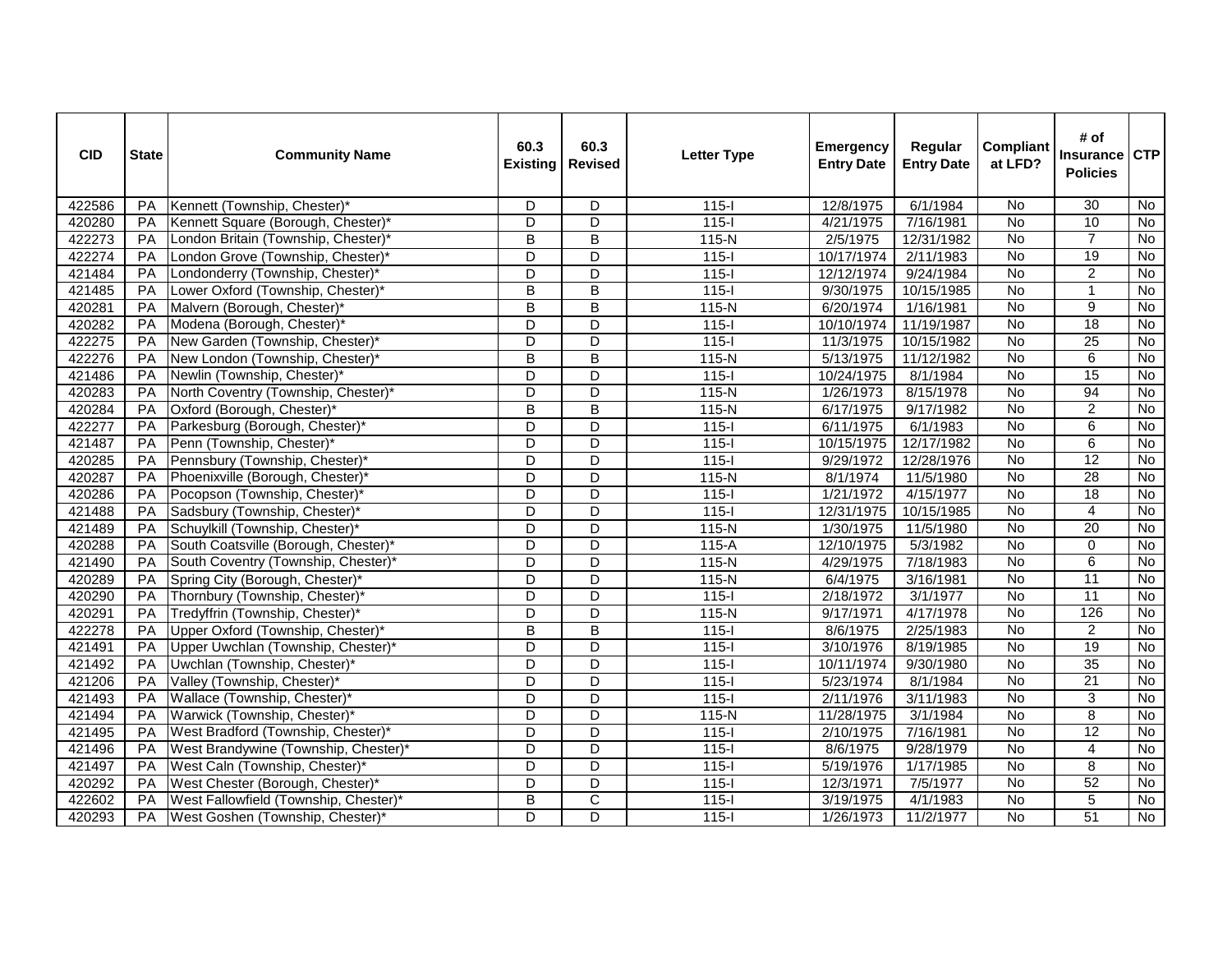| <b>CID</b> | <b>State</b>   | <b>Community Name</b>                      | 60.3<br><b>Existing</b> | 60.3<br><b>Revised</b>  | <b>Letter Type</b>       | <b>Emergency</b><br><b>Entry Date</b> | Regular<br><b>Entry Date</b> | Compliant<br>at LFD? | # of<br><b>Insurance</b><br><b>Policies</b> | <b>CTP</b>     |
|------------|----------------|--------------------------------------------|-------------------------|-------------------------|--------------------------|---------------------------------------|------------------------------|----------------------|---------------------------------------------|----------------|
| 422691     | <b>PA</b>      | West Grove (Borough, Chester)*             | $\mathbf{C}$            | $\mathsf{A}$            | 206-NP-CW <sup>+++</sup> | N/A                                   | N/A                          | <b>No</b>            | $\overline{0}$                              | <b>No</b>      |
| 422279     | PA             | West Marlborough (Township, Chester)*      | D                       | $\overline{D}$          | $115 -$                  | 5/20/1975                             | 1/18/1994                    | $\overline{N}$       | 3                                           | <b>No</b>      |
| 421498     | PA             | West Nantmeal (Township, Chester)*         | D                       | $\overline{D}$          | $115 -$                  | 2/12/1975                             | 8/1/1984                     | <b>No</b>            | 6                                           | No             |
| 422280     | PA             | West Nottingham (Township, Chester)*       | $\overline{B}$          | $\overline{\mathsf{B}}$ | $115 -$                  | 7/2/1976                              | 10/15/1985                   | No                   | $\overline{5}$                              | <b>No</b>      |
| 421151     | PA             | West Pikeland (Township, Chester)*         | D                       | D                       | $115-N$                  | 4/10/1974                             | 6/1/1983                     | No                   | 23                                          | No             |
| 422281     | PA             | West Sadsbury (Township, Chester)*         | D                       | D                       | $115 -$                  | 3/23/1976                             | 8/5/1985                     | No                   | 4                                           | No             |
| 421499     | PA             | West Vincent (Township, Chester)*          | $\overline{\mathsf{D}}$ | $\overline{D}$          | $115-N$                  | 8/11/1975                             | 11/19/1987                   | <b>No</b>            | 15                                          | <b>No</b>      |
| 420295     | PA             | West Whiteland (Township, Chester)*        | D                       | D                       | $115 -$                  | 11/5/1971                             | 5/2/1977                     | $\overline{N}$       | 119                                         | $\overline{N}$ |
| 420294     | PA             | Westtown (Township, Chester)*              | D                       | $\overline{D}$          | $115-N$                  | 11/26/1971                            | 6/1/1977                     | <b>No</b>            | 26                                          | <b>No</b>      |
| 422282     | PA             | Willistown (Township, Chester)*            | $\overline{\mathsf{D}}$ | $\overline{\mathsf{D}}$ | $115-N$                  | 10/17/1974                            | 10/15/1981                   | <b>No</b>            | 56                                          | <b>No</b>      |
| 125100     | <b>FL</b>      | Daytona Beach Shores (City, Volusia)*      | E                       | Ē                       | $115 -$                  | 1/29/1971                             | 9/7/1973                     | <b>No</b>            | 5,623                                       | $\overline{N}$ |
| 125099     | FL.            | Daytona Beach (City, Volusia)*             | D & E                   | D & E                   | $115 -$                  | 9/11/1970                             | 9/7/1973                     | No                   | 7,774                                       | No             |
| 120672     | FL             | DeBary (City, Volusia)*                    | C                       | C                       | $115-N$                  | 5/14/1971                             | 11/23/1973                   | <b>No</b>            | 493                                         | <b>No</b>      |
| 120307     | FL             | Deland (City, Volusia)*                    | $\overline{\mathsf{B}}$ | $\overline{\mathsf{B}}$ | $115-N$                  | 2/19/1975                             | 12/22/1980                   | $\overline{N}$       | 253                                         | $\overline{N}$ |
| 120677     | FL.            | Deltona (City, Volusia)*                   | C                       | $\mathsf{C}$            | $115 -$                  | N/A                                   | 1/22/1998                    | No                   | 1,145                                       | No             |
| 120308     | FL             | Edgewater (City, Volusia)*                 | $\overline{\text{c}}$   | $\overline{\text{c}}$   | $115 -$                  | 2/6/1975                              | 9/3/1980                     | <b>No</b>            | 1,020                                       | <b>No</b>      |
| 120087     | FL             | Flagler Beach (City, Volusia and Flagler)* | $\overline{\mathsf{c}}$ | $\overline{\text{c}}$   | $115 -$                  | 5/2/1974                              | 5/15/1985                    | No                   | 1,981                                       | <b>No</b>      |
| 125112     | FL             | Holly Hill (City, Volusia)*                | $\overline{\text{c}}$   | $\overline{\text{c}}$   | $115 -$                  | 5/14/1971                             | 9/7/1973                     | <b>No</b>            | 790                                         | <b>No</b>      |
| 120674     | FL.            | Lake Helen (City, Volusia)*                | $\overline{\mathsf{B}}$ | $\overline{\mathsf{B}}$ | $115-N$                  | N/A                                   | 5/19/2005                    | <b>No</b>            | $\overline{12}$                             | <b>No</b>      |
| 125132     | FL             | New Smyrna Beach (City, Volusia)*          | E                       | Ē                       | $115 -$                  | 5/14/1971                             | 12/7/1973                    | <b>No</b>            | 7,662                                       | <b>No</b>      |
| 120624     | FL.            | Oak Hill (City, Volusia)*                  | E                       | E                       | $115 -$                  | N/A                                   | 2/21/1994                    | No                   | 133                                         | <b>No</b>      |
| 120633     | FL.            | Orange City (City, Volusia)*               | B                       | B                       | $115-N$                  | 6/1/1990                              | 9/2/1994                     | <b>No</b>            | 78                                          | No             |
| 125136     | FL             | Ormond Beach (City, Volusia)*              | D & E                   | D & E                   | $115 -$                  | 11/20/1970                            | 9/7/1973                     | $\overline{N}$       | 4,527                                       | $\overline{N}$ |
| 120675     | FL             | Pierson (Town, Volusia)*                   | B                       | B                       | $115-N$                  | N/A                                   | 7/18/2007                    | $\overline{N}$       | 3                                           | $\overline{N}$ |
| 120312     | FL.            | Ponce Inlet (Town, Volusia)*               | E                       | E                       | $115 -$                  | 5/28/1974                             | 10/8/1976                    | No                   | 2,471                                       | No             |
| 120313     | FL             | Port Orange (City, Volusia)*               | D & E                   | D & E                   | $115 -$                  | 7/19/1974                             | 5/16/1977                    | <b>No</b>            | 3,068                                       | <b>No</b>      |
| 120314     | FL.            | South Daytona (City, Volusia)*             | E                       | E                       | $115 -$                  | 6/18/1971                             | 10/3/1976                    | <b>No</b>            | 1,361                                       | <b>No</b>      |
| 125155     | FL.            | Volusia County (Unincorporated Areas)*     | <b>D&amp;E</b>          | D & E                   | $115 -$                  | 5/14/1971                             | 11/23/1973                   | $\overline{N}$       | 8,847                                       | No             |
| 210109     | KY             | Henderson (City, Henderson)*               | D                       | $\overline{D}$          | $115 -$                  | 8/7/1973                              | 6/15/1978                    | <b>No</b>            | 254                                         | Yes            |
| 210286     | KY             | Henderson County (Unincorporated Areas)*   | D                       | D                       | $115 -$                  | N/A                                   | 4/10/1991                    | No                   | 158                                         | Yes            |
| 270225     | <b>MN</b>      | Donaldson (City, Kittson)**                | N/A                     | $\overline{A}$          | 206R-CW <sup>++</sup>    | 3/26/1997                             | 11/5/2009                    | $\overline{N}$       | $\overline{0}$                              | $\overline{N}$ |
| 270226     | M <sub>N</sub> | Hallock (City, Kittson)**                  | D                       | $\overline{D}$          | 19P                      | 7/3/1974                              | 1/2/1980                     | No                   | $\overline{13}$                             | No             |
| 270227     | <b>MN</b>      | Halma (City, Kittson)**                    | N/A                     | A                       | 206-NP-CW <sup>+++</sup> | N/A                                   | N/A                          | <b>No</b>            | $\Omega$                                    | <b>No</b>      |
| 270228     | <b>MN</b>      | Humboldt (City, Kittson)**                 | N/A                     | Ċ.                      | 15NP(ID)                 | N/A                                   | N/A                          | <b>No</b>            | $\overline{0}$                              | <b>No</b>      |
| 270857     | <b>MN</b>      | Karlstad (City, Kittson)**                 | N/A                     | $\mathsf{A}$            | 206-NP-CW+++             | N/A                                   | N/A                          | <b>No</b>            | $\mathbf{0}$                                | <b>No</b>      |
| 270686     | MN             | Kennedy (City, Kittson)**                  | D                       | $\overline{D}$          | 19P                      | 3/26/1976                             | 8/5/1986                     | $\overline{N}$       | 4                                           | $\overline{N}$ |
| 270224     | MN             | Kittson County (Unincorporated Areas)**    | $\overline{\mathsf{D}}$ | $\overline{D}$          | $19P-A$                  | 2/11/1974                             | 2/4/1981                     | $\overline{N}$       | 13                                          | $\overline{N}$ |